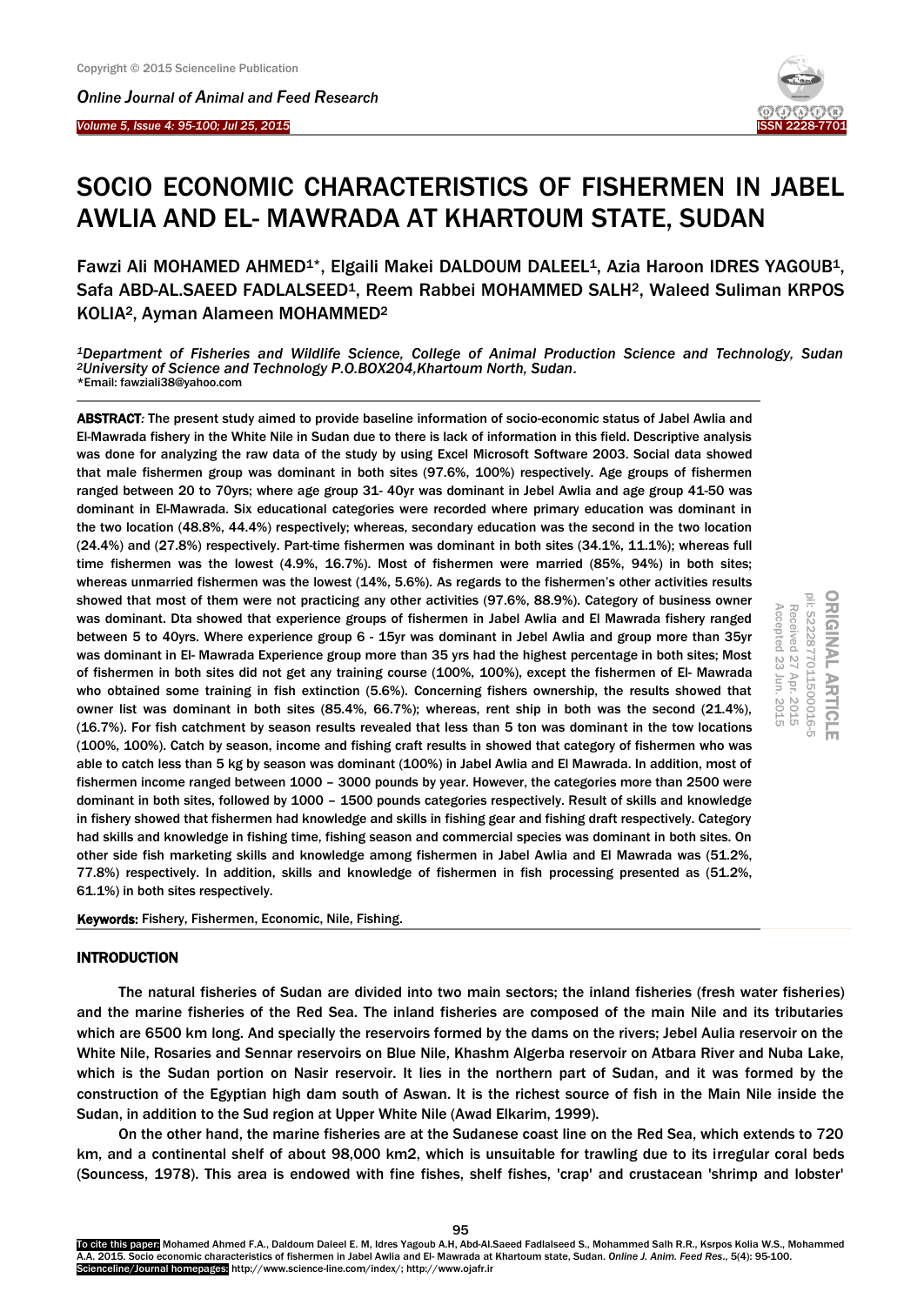(Osman, 1990), the total sustainable fish stock of Sudan is about 110,000 tons (Ministry of Agriculture Animal resources 1995).

Khartoum State covers an area of 21000 km<sup>2</sup> and the fish storage in it is estimated around 15,000 tons. But the amount exploited is not more than one thousand tons. The fish production is found in the fisheries inside Khartoum State in Jabal Awlia, Kalakla, Fetiah Al-Agaleen, El-Mawrada, the island of Al-Fitihab, Al-Sagai, Al-Sabalwaga and Al-Jeriaf area on the Blue Nile (Abdal Mutalib, 2000). The process of handling and distribution of fish is carried by fishermen, traders and this confirmed with the case of Ethiopia (Degebassa, 2010).

The fish section in Khartoum State is characterized by being traditional in general and the ways and equipment of fishing did not find their chance to be modernized effectively. Add to that there are no enough means of storing, refrigeration and suitable transportation. On the other hand, the fish marketing activity is concentrated on only two markets out of the three fruit and vegetable central markets that exist in the state. Even in those two markets, there are very simple ways of preserving, showing and circulating the fish. In the state there are two stations for fish services which are regarded as a centre for the teams of the statistics. What is observed in these two centers is that there infrequency in the studies and researches that are concerned with the development of the fish section in the state (Ministry of Agriculture, 2004).

The main objective of this study is to investigate the economics and social characteristics of the fishermen in Jabel Awlia and Elmawrada at Khartoum state.

#### MATERIAL AND METHODS

#### Study area

Jabel Awlia: Jebel Awlia Dam reservoir (JADR) located at 32˚29′07.1″ E and 15˚14′18.1″ N, 40.6 Km2 south of Khartoum; the dam elevation is 383m (Figure 1). It was constructed to control the flow of the Nile to aid the Aswan Dam in storing water for summer cultivation in Egypt.



Figure 1 - The location of Jebel Aulia Reservoir on the White Nile in Sudan [Source: adapted from FAO (2008) and UNEP (2000)].

El-Mawrada: El- Mawrada is considered as a rich region by fish stock and fish marketing in Sudan. This is located at White Nile at Omdurman at Khartoum State. It's one of the big fish market in Sudan and the coastal area is suitable locality for fishing, so that we found some parasite which affects a fish in this region.

#### Data Collection

Raw data of this study were gathered through a questionnaire during summer season 2014. The questionnaire was designed to provide essential socio-economic information related to: sex, age, education levels, social status, time spending in fishing, other job beside fishing, fishermen activity, experience in fishery, training programs, owing fishing equipment, , ways of fishing used, catch by season ad income, fishing graft and skills and knowledge in fishery. 40 fishermen were questioned from Jabel Awlia and 18 fishermen were questioned from El-Mawrada.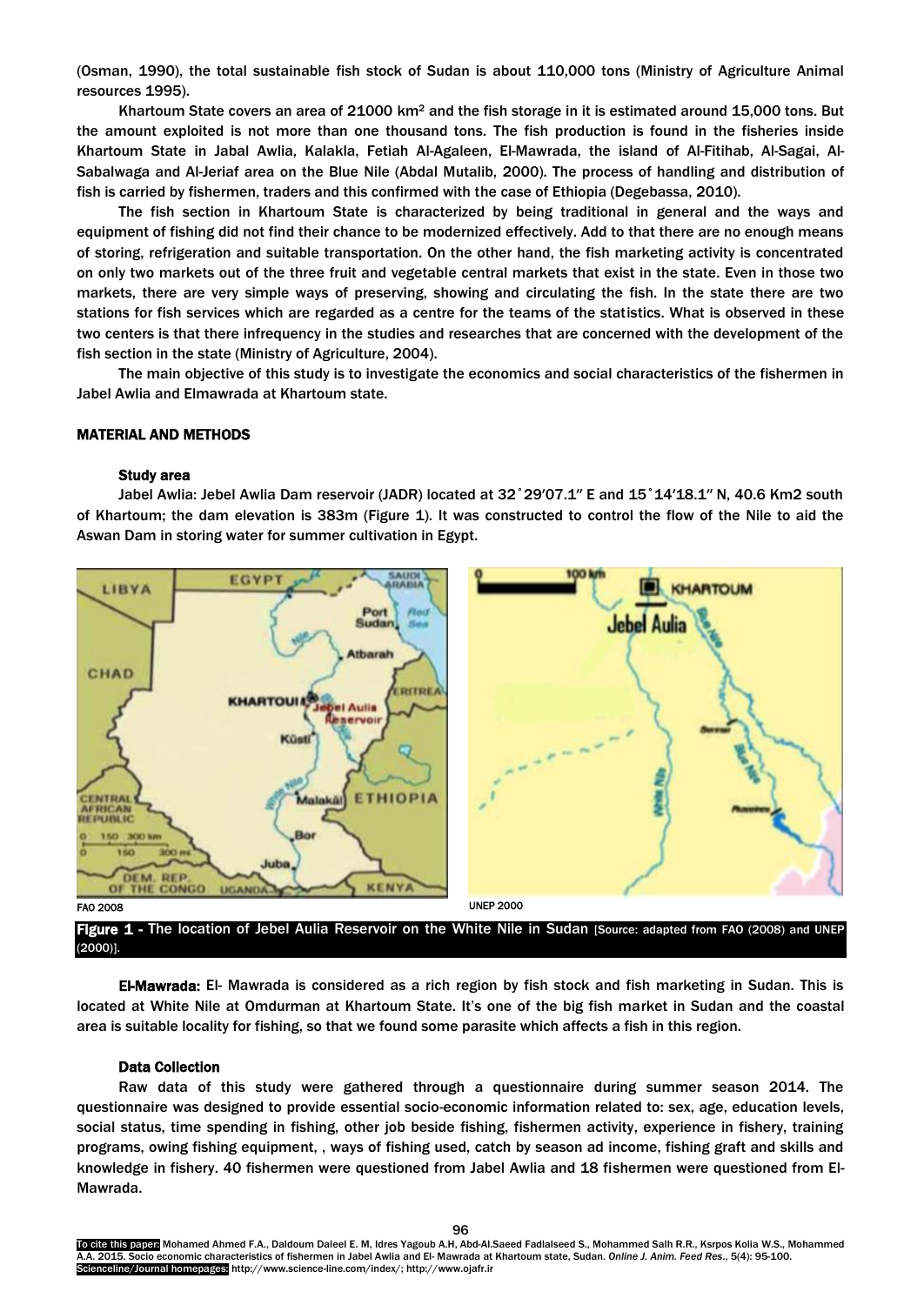#### Statistical analysis

Descriptive analysis was done for analyzing the raw data of the study by using Excel Microsoft Software 2003.

#### RESULTS AND DISCUSSION

This study was conducted to investigate socioeconomic characteristics of fishermen in Jabel Awlia and El-Mawrada areas at Khartoum State.

Social data Table 1 showed that age groups of fishermen in Jabel Awlia and El Mawrada fishery ranged between 20 to 70 yrs. Age group less than 20 yrs had the lowest percentage as 7.3% in Jabel Awlia and 5.6% in El Mawrada; whereas, age group 31- 40yrs was the dominant (22%) in Jabel Awlia and the age group 51-60 and above 60yrs was dominant in El Mawrada (27%), followed by age group 41-51 and 51-60yr (19.5%) in Jabel Awlia and age group 31-40yr in El Mawrada (22.2%). These results reflect that most fishermen who practiced fishing activity were youth and this dominance may also be due to flood season, during which rate of fishes are high that may attract youth to get benefit and probably they are able to practice fishing during strong wind and high waves of the water. This result is in agreement with results of Hamza (1981). In contrary, age group 60-70yrs may represent the rate of the professional fishermen who practice fishing during whole year. This result is in harmony with results of FDKS (2003).

| Table 1 - Distribution of fishermen according to their personal characteristics |                |                    |                  |              |  |  |
|---------------------------------------------------------------------------------|----------------|--------------------|------------------|--------------|--|--|
| <b>Variable</b>                                                                 |                | <b>Jabel Awlia</b> | <b>Elmawrada</b> |              |  |  |
|                                                                                 | N              | %                  | N                | %            |  |  |
| <b>sex</b>                                                                      |                |                    |                  |              |  |  |
| <b>Male</b>                                                                     | 40             | 97.6               | 18               | 100          |  |  |
| Female                                                                          | 1              | 2.4                | $\Omega$         | $\mathbf{0}$ |  |  |
| age                                                                             |                |                    |                  |              |  |  |
| Less than 20                                                                    | 3              | 7.3                | 1                | 5.6          |  |  |
| 21-30                                                                           | 7              | 17.1               | 0                |              |  |  |
| 31-40                                                                           | 9              | 22                 | 4                | 22.2         |  |  |
| 41-50                                                                           | 8              | 19.5               | 3                | 16.7         |  |  |
| 51-60                                                                           | 8              | 19.5               | 5                | 27.8         |  |  |
| More than60                                                                     | 6              | 14.6               | 5                | 27.8         |  |  |
| <b>Educational level</b>                                                        |                |                    |                  |              |  |  |
| <b>Illiterate</b>                                                               | 8              | 19.5               | 4                | 22.2         |  |  |
| <b>Khalwa</b>                                                                   | $\Omega$       | $\mathbf 0$        | 1                | 5.6          |  |  |
| Primary                                                                         | 20             | 48.8               | 8                | 44.4         |  |  |
| Secondary                                                                       | 10             | 24.4               | 5                | 27.8         |  |  |
| <b>University</b>                                                               | 3              | 7.3                | 0                | 0            |  |  |
| Above university                                                                | $\Omega$       | $\mathbf 0$        | $\Omega$         | $\mathbf{0}$ |  |  |
| social status                                                                   |                |                    |                  |              |  |  |
| <b>Married</b>                                                                  | 35             | 85                 | 17               | 94.4         |  |  |
| <b>Unmarried</b>                                                                | 6              | 14                 | $\mathbf{1}$     | 5.6          |  |  |
| Full or part time                                                               |                |                    |                  |              |  |  |
| <b>Full time</b>                                                                | $\overline{2}$ | 4.9                | 3                | 16.7         |  |  |
| Part time                                                                       | 14             | 34.1               | $\overline{2}$   | 11.1         |  |  |

General educational level (48.4%) in Jabel Awlia and (44.4%) in El Mawrada, high educational level (7.3%), (0%) in Jabel Awlia and El Mawrada respectively and illiteracy (19.5%) in Jabel Awlia and (22.2%) in El Mawrada; the general educational was dominant followed by secondary and illiteracy this result is under line with result of Mohammed (2004) who reported that most fishermen of the state have basic education of 47%; whereas, the illiterate fishermen constituted 31.7%.

Economic results showed that two categories of fishermen (professional fishermen, part-time fishermen) were presented with different percentages such as: 4.9%, 16.7% and 34.1%, 11.1% respectively. Category of part a time fisherman was dominant and explains why age group 31- 40yr was one of the dominance age group of fishermen In addition, most of fishermen was married (85%),(94.4%); in Jabel Awlia and El Mawrada respectively. This result also harmonizes with results of Mohammed, M. O. (2006).

Other activity data in Table 2 showed that social practice of fishermen in Jabel Awlia and El Mawrada fishery is different. Not practice group had the highest percentage as (97.6%) in Jabel Awlia and (88.9%) in El Mawrada; followed by member of fishermen society (2.4%) in Jabel Awlia and in El mawrada (11.1%). Also other activity

To cite this paper: Mohamed Ahmed F.A., Daldoum Daleel E. M, Idres Yagoub A.H, Abd-Al.Saeed Fadlalseed S., Mohammed Salh R.R., Ksrpos Kolia W.S., Mohammed A.A. 2015. Socio economic characteristics of fishermen in Jabel Awlia and El- Mawrada at Khartoum state, Sudan. *Online J. Anim. Feed Res*., 5(4): 95-100. Scienceline/Journal homepages: http://www.science-line.com/index/; http://www.ojafr.ir

97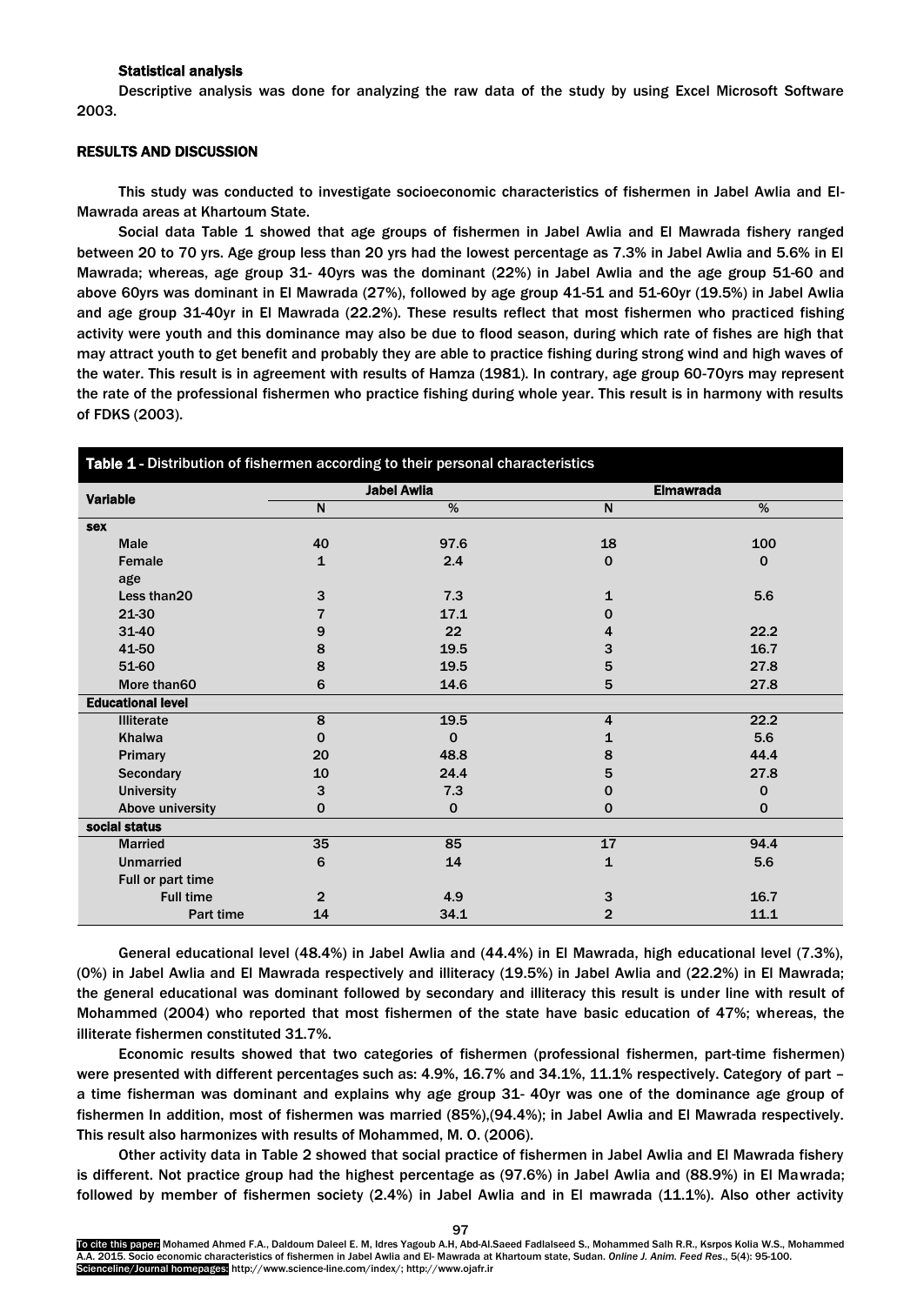results showed that four categories of other job of fishermen (farmer, officer, worker, business owner) were presented with different percentages such as: 9.5%, 0% and 7.3.1%, 16.7% and 4.9%, 5.6% and 7.3%, 22.2% and 0%, 0% respectively. Category of business owner was dominant followed by officer and other job group had lowest percentage (0%). This result also harmonizes with results of Mohammed, 2006); FDKS (2004).

| Table 2 - Distribution of fishermen according to their other activity |    |                    |                  |            |  |  |
|-----------------------------------------------------------------------|----|--------------------|------------------|------------|--|--|
| <b>Variable</b>                                                       |    | <b>Jabel Awlia</b> | <b>ELmawrada</b> |            |  |  |
|                                                                       | N  | N<br>Percentage    |                  | Percentage |  |  |
| <b>Social activity</b>                                                |    |                    |                  |            |  |  |
| Not practice                                                          | 40 | 97.6%              | 16               | 88.9       |  |  |
| <b>Member of Fishermen society</b>                                    |    | 2.4%               |                  | 11.1       |  |  |
| Member of a cooperative society                                       |    | O                  |                  |            |  |  |
| Member of the popular<br>committee                                    |    | O                  |                  |            |  |  |
| <b>Member of board parents</b>                                        |    |                    |                  |            |  |  |
| <b>Other</b>                                                          |    |                    |                  |            |  |  |
| Other job                                                             |    |                    |                  |            |  |  |
| Farmer                                                                |    | 9.8                |                  |            |  |  |
| <b>Officer</b>                                                        |    | 7.3                |                  | 16.7       |  |  |
| Worker                                                                |    | 4.9                |                  | 5.6        |  |  |
| <b>Business owner</b>                                                 |    | 7.3                |                  | 22.2       |  |  |
| <b>Other</b>                                                          |    | 0                  |                  | O          |  |  |

Data in Table 3 showed that experience, training course and owner in fishery; experience groups of fishermen in Jabel Awlia and Elmawrada fishery ranged between 5 to 40yr. Experience group more than 35 yr had the highest percentage as 26.8%in Jabel Awlia and 38.9% in Elmawrada; followed by experience group 6-15 yr (29.3 %) in Jabel Awlia and in Elmawrada (27.8%).

Also training course results showed that six categories of training course of fishermen (fishing gear and graft, fishing time, fishing season, fish marketing, fish extinction and fish processing) were presented with the same percentages all as: (0%) except fish extinction (5.6%) in Elmawrada. In case of their owner the result showed that owner list group was dominant (85.4%), and (66.7%) in Jabel Awlia and Elmawrada respectively, followed by rent group (21.4%) in Gabel Awlia and (16.7%) in Elmawrada, but partnership group had lowest percentage (0%) in the tow location. This result is similar to result of (Mohammed, M. O. 2004) who reported that 90% of whole fishermen have owned their fishing gear and have no formal training to do fishing.

| Table 3 - Distribution of fishermen according to their experience, training programmers and owner in fishers. |              |                    |              |                  |  |  |
|---------------------------------------------------------------------------------------------------------------|--------------|--------------------|--------------|------------------|--|--|
|                                                                                                               |              | <b>Jabel Awlia</b> |              | <b>Elmawrada</b> |  |  |
| <b>Variable</b>                                                                                               | N            | %                  | N            | %                |  |  |
| <b>Experience</b>                                                                                             |              |                    |              |                  |  |  |
| Less than 5 year                                                                                              | 10           | 24.4               | $\mathbf{1}$ | 5.65             |  |  |
| $6 - 15$                                                                                                      | 12           | 29.3               | 5            | 27.8             |  |  |
| $16 - 25$                                                                                                     | 5            | 12.2               | 2            | 11.1             |  |  |
| $26 - 35$                                                                                                     | 3            | 7.3                | 3            | 16.7             |  |  |
| More than 35                                                                                                  | 11           | 26.8               | 7            | 38.9             |  |  |
| training programmers                                                                                          |              |                    |              |                  |  |  |
| <b>Fishing gear &amp;graft</b>                                                                                | 0            | 0                  | $\mathbf 0$  | $\mathbf 0$      |  |  |
| <b>Fishing time</b>                                                                                           |              | O                  | 0            | 0                |  |  |
| <b>Fishing season</b>                                                                                         |              |                    | $\Omega$     | 0                |  |  |
| <b>Fish marketing</b>                                                                                         |              | O                  | 0            | $\Omega$         |  |  |
| Fish extinction                                                                                               |              |                    |              | 5.6              |  |  |
| <b>Fish processing</b>                                                                                        |              | O                  | 0            | 0                |  |  |
| <b>Other</b>                                                                                                  | 0            | 0                  | $\mathbf 0$  | $\mathbf{0}$     |  |  |
| <b>Their owner</b>                                                                                            |              |                    |              |                  |  |  |
| <b>Owner list</b>                                                                                             | 35           | 85.4               | 12           | 66.7             |  |  |
| <b>Free hold</b>                                                                                              | $\mathbf{2}$ | 4.9                | 1            | 5.6              |  |  |
| Rent                                                                                                          | 3            | 21.4               | 3            | 16.7             |  |  |
| Partner ship                                                                                                  | O            | $\mathbf{0}$       | 0            | $\mathbf{0}$     |  |  |
| Owner                                                                                                         |              | 0                  |              | 5.6              |  |  |
| <b>Other</b>                                                                                                  | 1            | 2.4                | 1            | 5.6              |  |  |

98

To cite this paper: Mohamed Ahmed F.A., Daldoum Daleel E. M, Idres Yagoub A.H, Abd-Al.Saeed Fadlalseed S., Mohammed Salh R.R., Ksrpos Kolia W.S., Mohammed A.A. 2015. Socio economic characteristics of fishermen in Jabel Awlia and El- Mawrada at Khartoum state, Sudan. *Online J. Anim. Feed Res*., 5(4): 95-100. Scienceline/Journal homepages: http://www.science-line.com/index/; http://www.ojafr.ir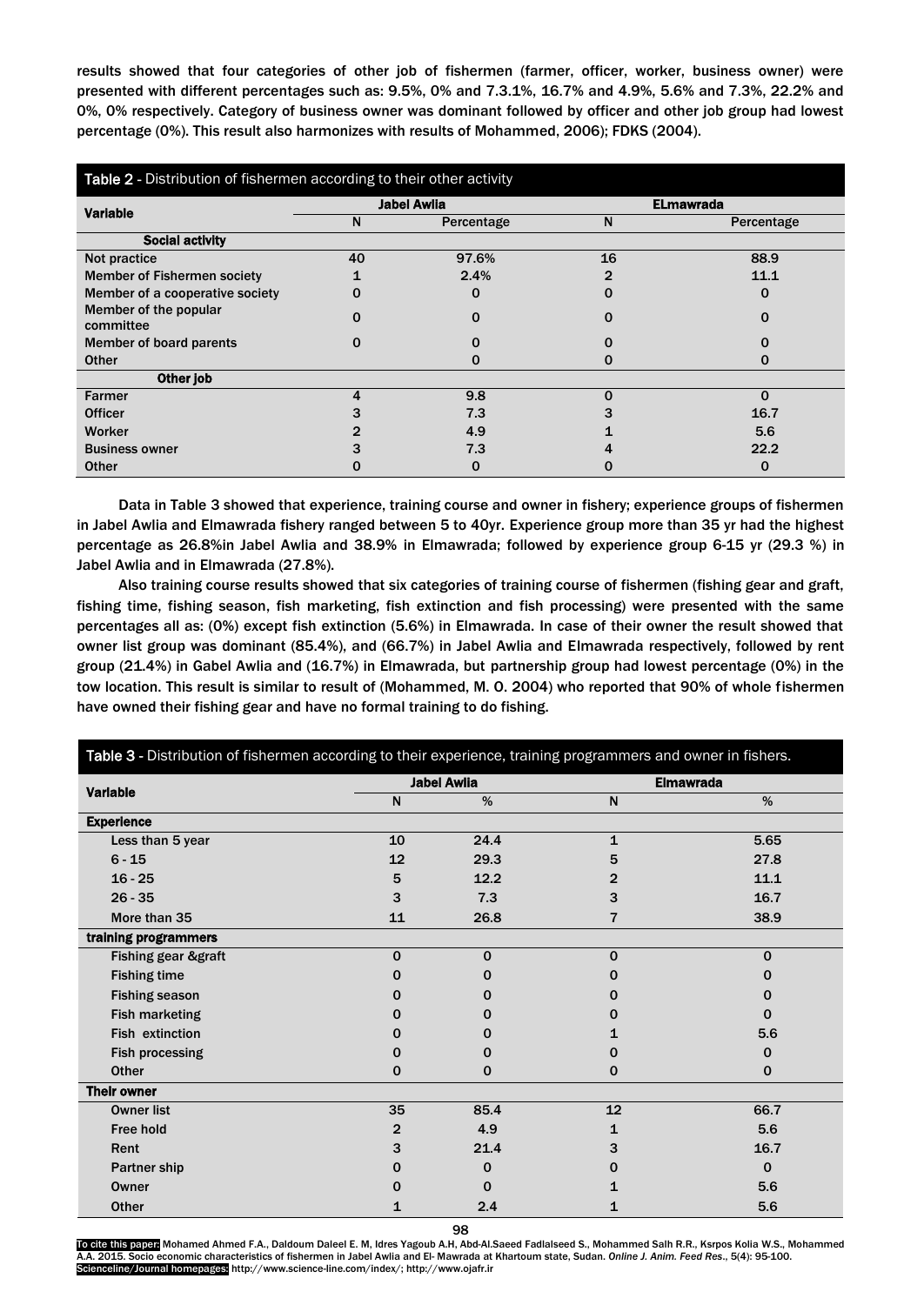Catch by season, income and fishing craft results in table (4); showed that four categories of fishermen according to their catch by season (less than 5 kg, 5 - 7 kg, 7 - 9 kg and more than 9 kg) .Category of less than 5 kg by season was dominant (100%) in Jabel Awlia and Elmawrada but the other categories had (0%) in the tow location respectively and that explains why fishermen had low income by season. In addition, most of fishermen income ranged between 1000 – 3000 pounds by year. The categories more than 2500 was dominant (41.5%) in Gabel Awlia and (50%) in Elmawrada, followed by 1000 – 1500 pounds categories (29.3%), (38.9%) in Gabel Awlia and Elmawrada respectively. Categories 1501 – 2000 had lowest percentage (4.9%) in Gabel Awlia and (0%) in Elmawrada. This result is semi to result of Abd El-Rahaman, (2003) who recorded that the total annual yield of JADR was estimated at 115.732kg and the maximum sustainable yield was 90.706kg as in. Also fishing of craft using in fishing results showed that four type of graft use by fishermen (boat, vessel, lynch and other) were presented with different percentages such as: 56.1%, 50% and 14.6%, 5% and 2.4%, 0% and 26.8%, 0% respectively. Category of boat was dominant (56.1%), (50%) followed by other group (26.8%), (0%) in two location followed by vessel group (14.6%), (5%) respectively and the lynch group had lowest percentage (2.4%), (0%) in Jabel Awlia and Elmawrada.

| Table 4 - Distribution of fishermen according to their catch by season, income and fishing craft. |    |                    |                  |          |  |
|---------------------------------------------------------------------------------------------------|----|--------------------|------------------|----------|--|
| <b>Variable</b>                                                                                   |    | <b>Jabel Awlia</b> | <b>ELmawrada</b> |          |  |
|                                                                                                   | N  | %                  | N                | %        |  |
| Catch by season                                                                                   |    |                    |                  |          |  |
| Less than 5 ton                                                                                   | 41 | 100                | 18               | 100%     |  |
| $5 - 7$ ton                                                                                       | 0  | 0                  | 0                | $\Omega$ |  |
| $7 - 9$ ton                                                                                       | 0  | 0                  | 0                | 0        |  |
| More than 9 ton                                                                                   | 0  | 0                  | $\bf{0}$         | 0        |  |
| Income (pound)                                                                                    |    |                    |                  |          |  |
| Less than 1000                                                                                    | 8  | 19.5%              | $\mathbf{1}$     | 5.6      |  |
| 1000 - 1500                                                                                       | 12 | 29.3%              |                  | 38.9     |  |
| 1501 - 2000                                                                                       | 2  | 4.9%               | 0                | 0        |  |
| 2001 - 2500                                                                                       | 2  | 4.9%               | 1                | 5.6      |  |
| More than 2500                                                                                    | 17 | 41.5%              | 9                | 50       |  |
| <b>Fishing craft</b>                                                                              |    |                    |                  |          |  |
| <b>Boat</b>                                                                                       | 23 | 56.1               | 9                | 50       |  |
| <b>Vessel</b>                                                                                     | 6  | 14.6               | 9                | 50       |  |
| Lynch                                                                                             |    | 2.4                | 0                | $\bf{0}$ |  |
| <b>Other</b>                                                                                      | 11 | 26.8               | 0                | 0        |  |

Result of skills and knowledge in fishery in Table 5 showed that fishermen had skills and skills in fishing gear people say yes ranged (78.4), (100%), fishing draft fishermen say yes 70.7%, 94.4% respectively. Category had skills and knowledge in fishing time, fishing season and commercial species was dominant people say yes approach (100%) in Jabel Awlia and Elmawrada and that explains why fishermen had a good experience in fishery. On other side fish marketing skills and knowledge in Jabel Awlia percentage (51.2%) from the fishermen say yes and 34.1% say No, but in Elmawrada (77.8%) say Yes and o% say No. In addition, skills and knowledge of fishermen in fish processing presented as (51.2%), (61.1%) of the fishermen say Yes and (34.1), (0%) say No in Jabel Awlia and Elmawrada respectively. Skills and knowledge in fishery or other fields accrued by learning, practice and dependent on years of experience.

| Table 5 - Distribution of fishermen according to their skills and knowledge in fishery |            |                    |                |                   |            |                  |             |              |  |
|----------------------------------------------------------------------------------------|------------|--------------------|----------------|-------------------|------------|------------------|-------------|--------------|--|
| <b>Variable</b>                                                                        |            | <b>Jabel Awlia</b> |                |                   |            | <b>Elmawrada</b> |             |              |  |
|                                                                                        | <b>Yes</b> | <b>Percentage</b>  | <b>NO</b>      | <b>Percentage</b> | <b>Yes</b> | %                | <b>NO</b>   | %            |  |
| <b>Fishing gear</b>                                                                    | 32         | 78.4               | $\Omega$       | $\Omega$          | 18         | 100              | $\mathbf 0$ | $\mathbf{0}$ |  |
| <b>Fishing graft</b>                                                                   | 29         | 70.7               | 0              | $\mathbf{0}$      | 17         | 94.4             | $\mathbf 0$ | $\mathbf 0$  |  |
| <b>Fishing time</b>                                                                    | 41         | 100                | $\mathbf 0$    | $\mathbf{0}$      | 18         | 100              | $\mathbf 0$ | 0            |  |
| <b>Fishing season</b>                                                                  | 41         | 100                | $\Omega$       | $\mathbf{0}$      | 18         | 100              | $\mathbf 0$ | 0            |  |
| <b>Fish marketing</b>                                                                  | 21         | 51.2               | 14             | 34.1              | 14         | 77.8             | $\mathbf 0$ | $\mathbf 0$  |  |
| <b>Fishing area</b>                                                                    | 35         | 85.4               | $\overline{2}$ | 4.9               | 16         | 88.9             | 4           | 22.2         |  |
| <b>Fish processing</b>                                                                 | 21         | 51.2               | 14             | 34.1              | 11         | 61.1             | $\mathbf 0$ | 0            |  |
| <b>Commercial species</b>                                                              | 41         | 100                | $\mathbf 0$    | $\mathbf 0$       | 18         | 100              | $\mathbf 0$ | 0            |  |

99

To cite this paper: Mohamed Ahmed F.A., Daldoum Daleel E. M, Idres Yagoub A.H, Abd-Al.Saeed Fadlalseed S., Mohammed Salh R.R., Ksrpos Kolia W.S., Mohammed A.A. 2015. Socio economic characteristics of fishermen in Jabel Awlia and El- Mawrada at Khartoum state, Sudan. *Online J. Anim. Feed Res*., 5(4): 95-100. Scienceline/Journal homepages: http://www.science-line.com/index/; http://www.ojafr.ir